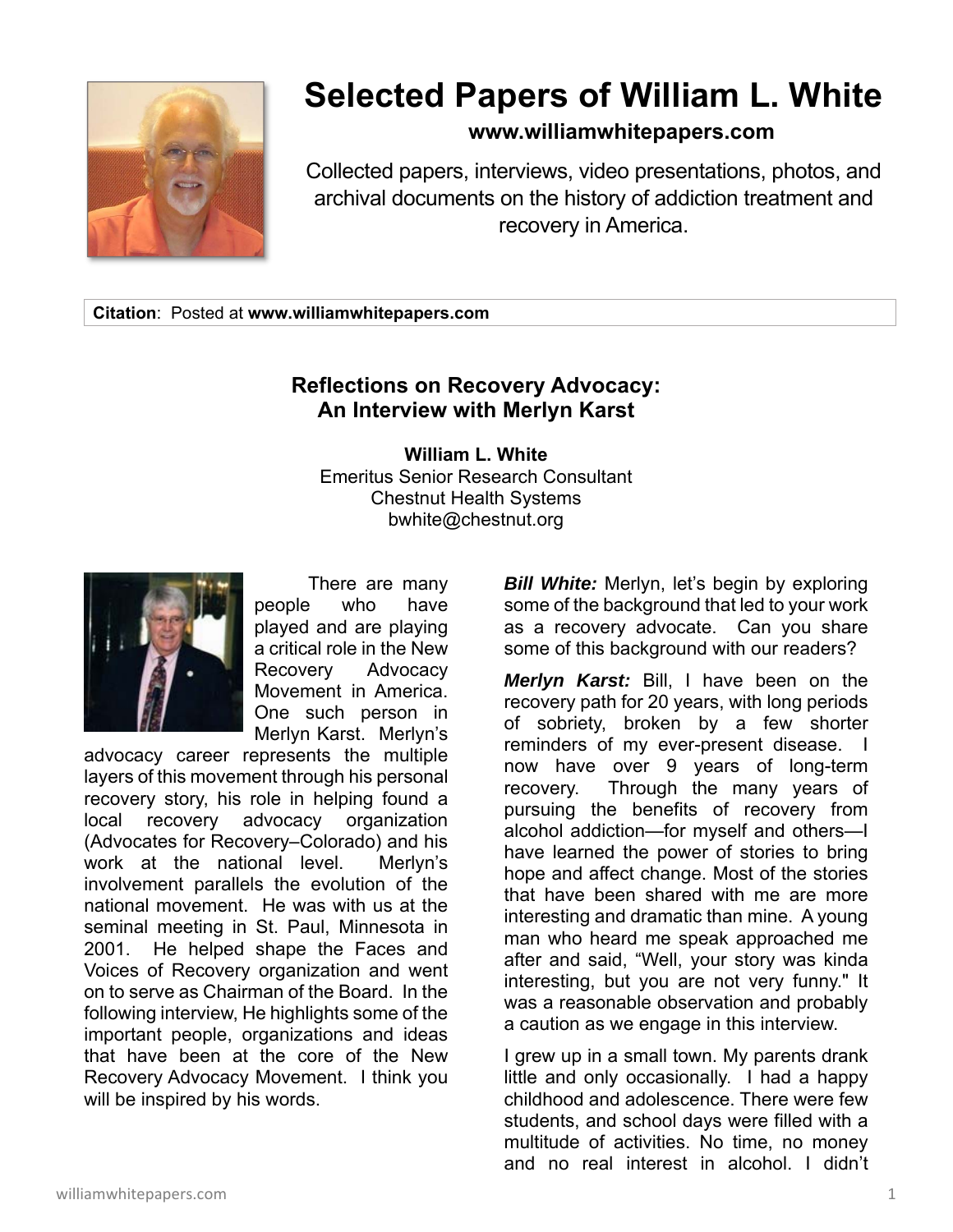understand others' interest in alcohol either. Later, I found out.

The Korean conflict caused my National Guard Unit to be called to active duty. We spent most of our time in Alaska. At age 18, and again with little freedom, time, and money, alcohol consumption was infrequent. When I drank I enjoyed the effect and thought I was drinking like other people. Out of service, I went to college. I had a great time, graduated, married, and embarked on a long corporate career with two different companies. I enjoyed alcohol and what I perceived as its benefits.

Through my life, alcohol was my only drug of choice—cheap, legal, and effective. I was what some called a "periodic." Over the years, those closest to me were concerned over the change in my behavior when I did drink. They did not agree with my perception that it made me more likeable, interesting, intelligent, and entertaining. How about senseless, boring, obnoxious, and pathetic? Oh my.

I was successful in my career, but in my early fifties, I began to drink more frequently, for a variety of reasons. I relieved frustration and pain through alcohol medication. My alcoholism took wing. There is a term, "functional alcoholic." Maybe I fit that definition. While "functioning," I drank and drove and eventually was arrested. Fortunately, there were no crashes or injuries.

The on-going consequences led to dramatic changes in my life. It caused family distress, early retirement from employment, an eventual divorce, and through loss of driving privileges, a diminished lifestyle. I entered a recovery program at the request of the justice system. It was called an alternative sentencing program. When I completed my sentence, I stayed with the program for several years as Administrator for Nancy Clark, a pioneer in alternative sentencing programs. During this time I also served on the board of the Orange County, California, NCADD affiliate, chaired activities for a drug misuse prevention program, and was

involved in a start-up recovery support resource organization.

*Bill:* How did this experience inform your later advocacy work?

*Merlyn:* Of all these experiences, the most useful was in being involved with the alternative sentencing program. I learned about "other drugs" and the devastating effects on those who were addicted and their families. I, along with other staff members, became very involved with the family members of those residing with us. I met many grandparents who were suddenly confronted with caring for the children of moms and dads who couldn't be at home. Drug addiction is sometimes referred to as a family disease for a reason.

All those who were under our administration—there were hundreds over the years—were there at the order of the courts. Many were addicts, but not all. Our program earned the trust of several judges who trusted us to administer the program and trusted the individuals to comply with their orders. There were rules, restrictions, and regulations. There were constant reminders that this was an alternative sentence with the alternative being incarceration. Educational and support activities were required, including 12-step programs. This residential recovery program required living on site with others in the same situation. I was a resident manager by choice.

Employment was required and we provided help and guidance in securing jobs. I quickly realized that overcoming stigma and discrimination among employers was an extremely difficult task. Many lost driving privileges but didn't like taking the bus. I recall writing an instructional piece entitled Taking the Bus is a Trip. I was also involved in securing state and local licensing, conditional use-permits, judicial system entity approvals, and meeting municipal codes and requirements. NIMBY (not in my backyard) was a large barrier to establishing and maintaining residential recovery centers. I was, and am, a strong believer in our growing number of drug courts whose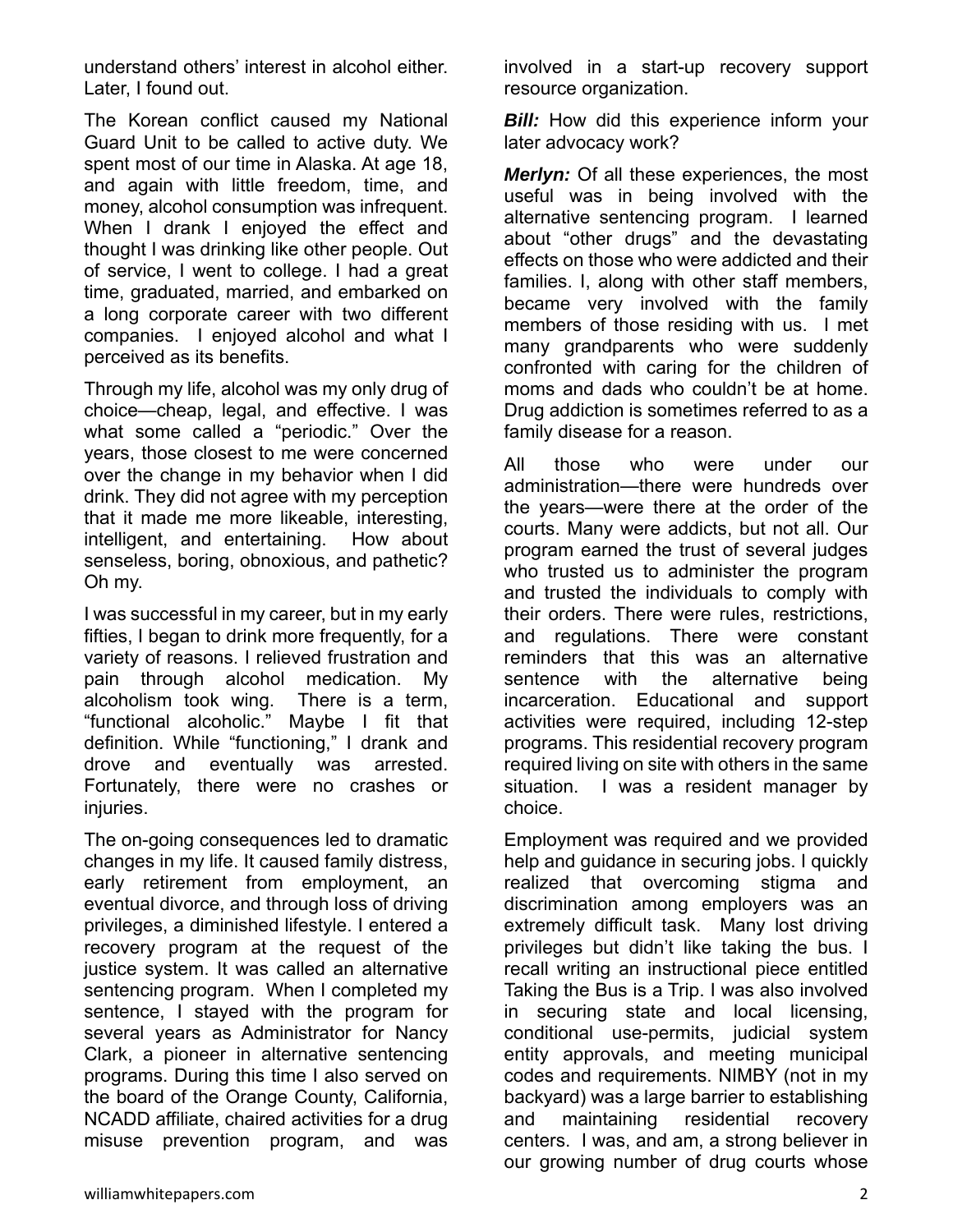great benefit is unfortunately limited by available resources for recovery support services.

I celebrated the successes with those who completed the program and hurt for those who didn't. I was angry at the lack of understanding and social and governmental support for programs like ours. Eventually, my own recovery was in jeopardy. I began to escape and isolate. One thing is now clear to me—alcohol was always out to kill me, but first it wanted to get me alone. With the return of sanity, I took advantage of an opportunity to spend more time in treatment and now celebrate my long-term recovery. All of this provided experience, passion, and opportunity to advocate for the enormous economic and social benefits of treatment and recovery support services as an alternative to incarceration.

We need to educate our leaders about the economic and social insanity of continuing to build jails—our new national monuments to house addicts. We have yet to realize that investments in treatment and recovery services pay off big recovery dividends. That fact has been an important part of my story. I sometimes describe recovery as like playing a western song backwards. You get your wife back, your house back, your pickup back, your dog back— and, most important—you get trust back. I am still with the same person I married over 50 years ago, have a happy son and daughter—a young grandchild living nearby—a house, a car, a dog, good health, and an active life in recovery advocacy. How about that as an example of recovery dividends paid out?

## **Bill:** When did your advocacy work begin?

*Merlyn:* I moved from California to Denver and immediately contacted the head of Denver Drug Court. Fortunately, this individual, Adam Brickner, was appointed the new head of Drug Strategies for Denver. Incidentally, Adam is now head of a large organization in Baltimore and doing a great job of advancing opportunities for people that are pursuing the benefits of recovery. Anyway, we met, and with others became involved in bringing various interests

together to form Advocates for Recovery– Colorado. About this time, we heard about the St. Paul Recovery Advocacy Summit being held in October 2001, and decided to attend. It was a truly motivating and educational event. You were the keynote speaker, Bill, and your "A Day is Coming" speech was etched in my brain.

One reflection on the meeting appears in your book, Let's Go Make Some History. You wrote "There was the usual paranoia about what individuals and organizations would emerge as the national leaders of this movement …" but we got past this issue, as you go on to write of our sheer exhilaration of having that many recovery advocates there and the obvious excitement of seeing ourselves as a part of a growing national movement.

Many of the present leaders of our organization were present as the Faces & Voices of Recovery campaign was born. Senator Paul Wellstone attended and spoke. I had a memorable opportunity to speak briefly with him about the parity bill he had introduced in Congress and asked "how do we get on that train." His response was, "You have to get your own train, and this is a good beginning." I have reflected on that comment, particularly with Faces & Voices of Recovery's active support of the current Paul Wellstone Mental Health and Addiction Equity Act.

So began my involvement with the campaign and its growth and eventually the building of the Faces & Voices of Recovery organization. This was accomplished through many telephone conferences and gatherings of a committed group of advocates. I remained active during this period. There were bumps along the way, and we are grateful for the support and encouragement of The Legal Action Center. Hiring Pat Taylor as Executive Director gave us the experience, wisdom, and diligence we needed to incorporate and eventually to receive our 501 (c) 3 designation.

Those who were active on the campaign committee became our first board members, led by our first board chair, Lisa Mojer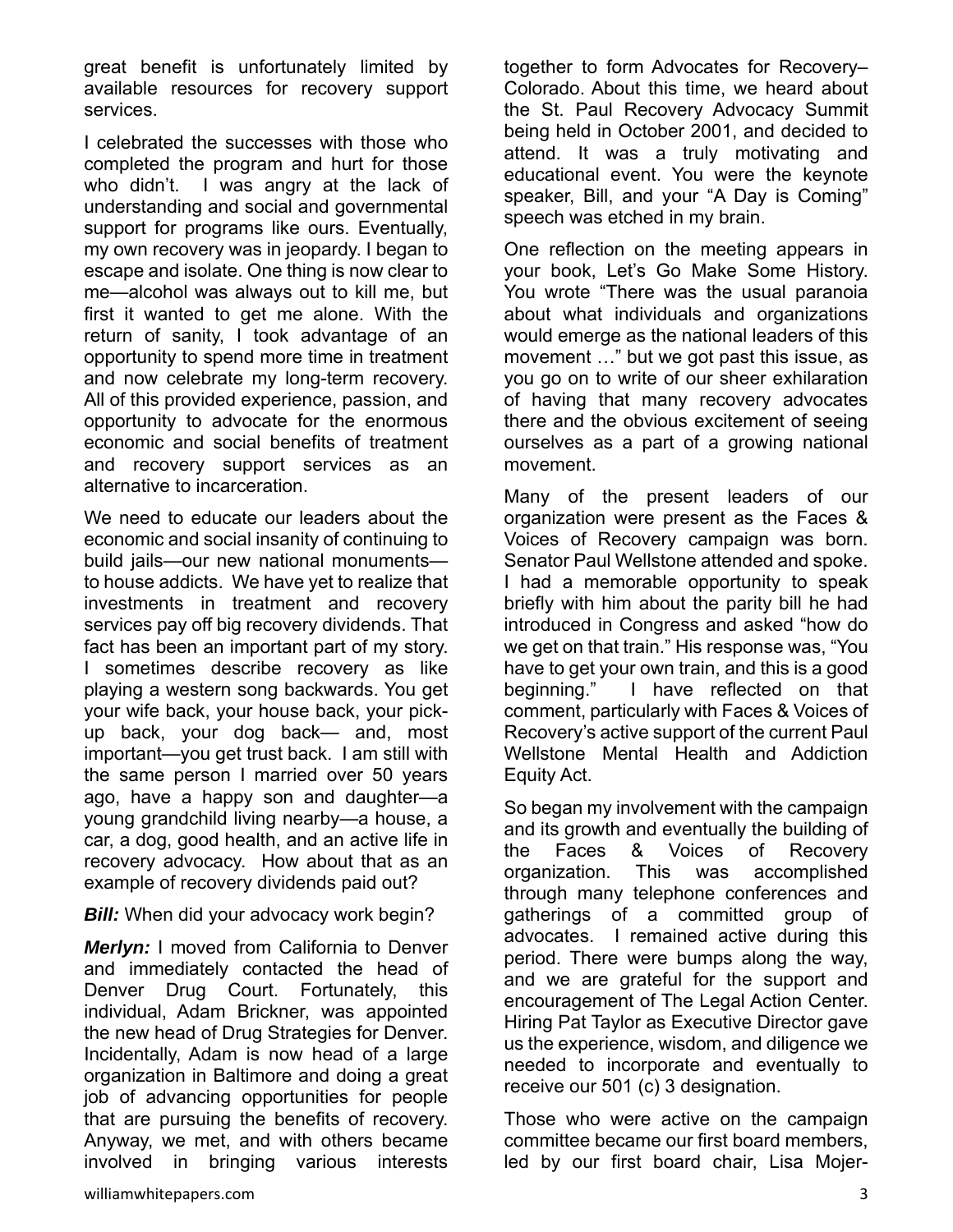Torres. We were "born again" at our Washington, D.C., Recovery in Action Summit in the fall of 2005. You spoke and posed the question "Where Do We Go from Here?" For me, this event gave us form and substance and provided recognition and motivation leading to the success we have had since. The entire Summit's speakers and forums, day by day, are available on our website and extremely worthwhile.

**Bill:** Could you describe some of your recent and current recovery advocacy activities?

*Merlyn:* I am privileged to serve on the advisory council of the Betty Ford Center Children's Program–Colorado which is a very rewarding experience. I referred earlier to our local organization, Advocates For Recovery-Colorado (AFR), an organizational member of Faces & Voices of Recovery. I am a founding board member of AFR and had the primary role of obtaining our 501(c) 3 designation. This fall, we held our 6th annual recovery rally and partnered with Denver's Office of Drug Strategy and White Bison. We had 22 allied sponsors for the event. Our featured speaker was Don Coyhis, mutual friend and your co-author of the book about alcohol problems in Native America. Don was an original board member of Faces & Voices. My role with Faces & Voices helped us bring Johnny Allem and the Johnson Institute's Recovery Ambassadors Workshop; the premier of HBO's ADDICTION series; and Faces & Voices' Our Stories Have Power media training to Denver. AFR sponsored the 2007 Recovery Rally and supported the events and activities of other organizations. Colorado received an Access to Recovery Grant and AFR will be involved. With AFR and many others, our Faces & Voices' organizational membership is growing nationwide and those members will have a significant role in our 2008 Recovery Voices Count campaign.

**Bill:** Could you share more about your position and the work of the Faces and Voices of Recovery Board?

*Merlyn:* I am privileged and proud to serve as Chairman of the Board of a vital and growing national organization, Faces &

Voices of Recovery. Twenty other committed volunteers join me on our working board. We do much of the work through our committees and thirteen of our board members serve as regional representatives. We are old enough to have had some original board members complete their terms and new ones elected. An excellent advisory group also supports us.

We function economically and efficiently through teleconferencing with excellent participation in committee and board meetings. We meet at least once annually for a retreat to make plans and set our continued course. Our Executive Director, Pat Taylor, and our small (in number) staff carry out the plans. Our other officers, Carol McDaid, Johnny Allem, and Betty Currier are tremendous contributors with guidance and oversight. Having said all that, my task is to Chair our meetings, participate in committees, and maintain good communications with the staff and the board. Most importantly, I help the organization stay on course and, with others, carry the message of the hope and reality of recovery—everywhere.

**Bill:** Could you describe what this volunteer work has meant to you personally?

*Merlyn:* First, let me say that the work of recovery advocacy is not a substitute for a personal recovery program. As is said, you can't give away what you don't have. My program provides a spiritual and social base and the work certainly gives more breadth and strength to it. I will also say that it gives a great new dimension to retirement. I have made many new friends in Denver and across the country. Today's technology allows us to stay connected. Many are role models for the reality of recovery. I also learned from experience to balance the work with other activities—like providing day care for a granddaughter, doing every day chores, providing for my physical and mental wellbeing, and finding quiet time to read and contemplate. I seek a quiet mind and a peaceful heart.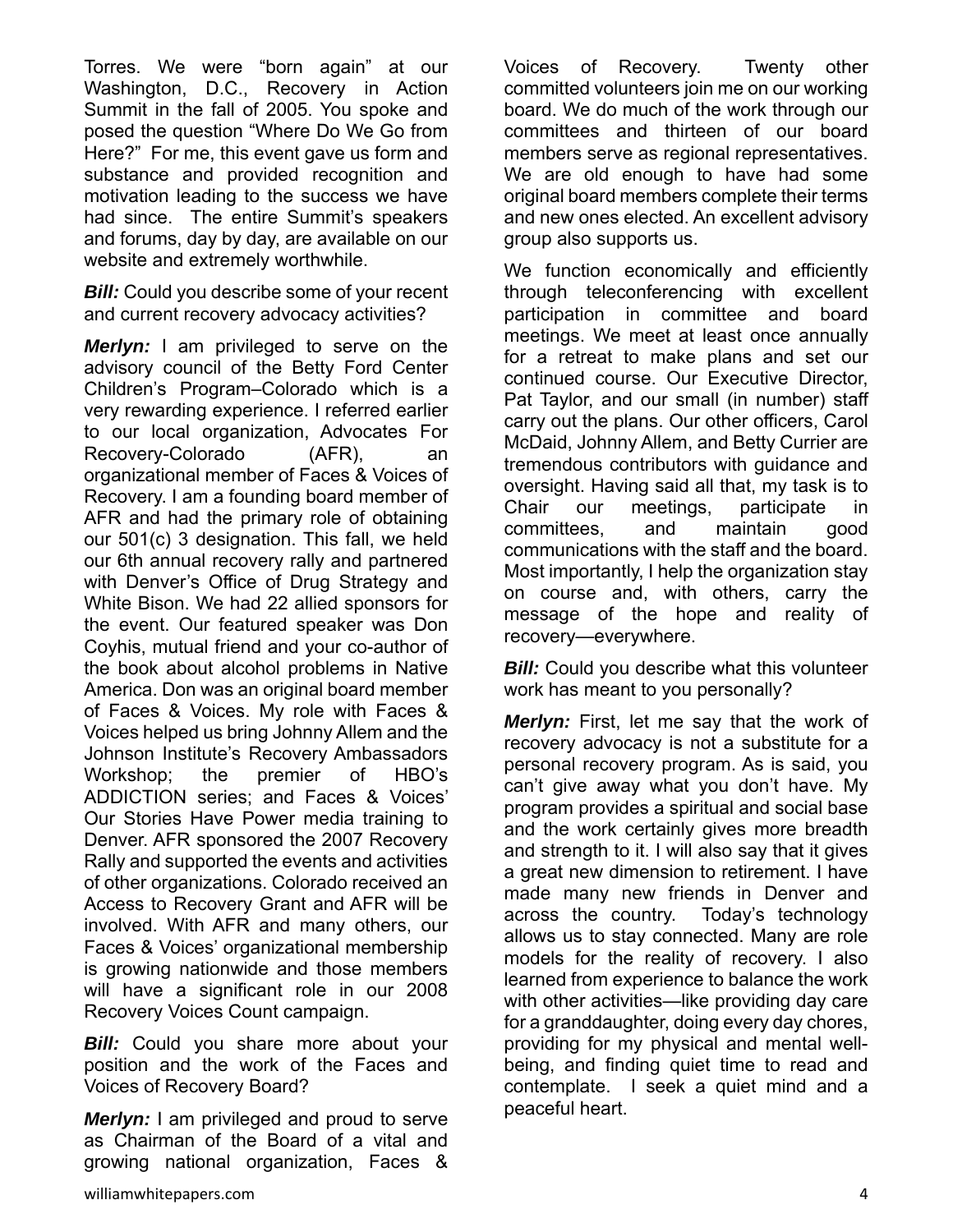**Bill:** You have been able to devote much time to Faces & Voices due to your retirement. With the coming mass retirement of baby boomers, do you feel we have the potential of a new generation of recovery advocates in retirement who will help shape the future of the movement?

*Merlyn:* I truly think that the generation of retiring boomers is one of our primary resources for leadership, support, and activism. They just don't know it yet! Our task is to let them know. Wouldn't it be great if we could provide a brochure with their first social security check! Or place an article in AARP magazine. Time is a precious commodity. With limited economic resources, it is what I can invest. Even that investment needs to be balanced and diverse.

The nature of our work attracts advocates with age, experience, available time, and unallocated income. Most retirees have all of those. Many who take early retirement will face isolation and boredom—certainly unhealthy for someone in recovery. We offer them valuable benefits for use of this personal time. There are millions of stakeholders in lessening the enormous and growing economic burden of addiction. These costs may cause everyone's comfortable retirement to be much less comfortable.

**Bill:** Might others receive similar benefits from volunteering to work with local or our national recovery advocacy organizations?

*Merlyn:* Absolutely. The nature of the benefits will be both personal and public. It takes initiative, passion, and patience, and I like to refer to the work as an investment that pays big recovery dividends. One can sit and watch reality shows or get up, go out, and carry the message of the hope and reality of recovery. Let me say that I think we realize that hope only goes so far. Those seeking long term recovery have hope to sustain them; however, recovery requires work, wit and wisdom.

The achievements that result and the benefits to family and community need to be broadcast through the recovery network. We have a prevailing "what's in it for me" attitude across the country, and we have a credible answer. At the St. Paul Summit, a spiritual leader told the advocates they needed a choir, singing the same words and in harmony. The words and harmony of the recovery message provide music worth listening to. It is also important that we sing loudly and proudly—not just hum along.

**Bill:** You have been a strong advocate of the importance of people sharing their recovery stories in professional and public arenas. Why do you think such disclosures are so important?

*Merlyn:* Bill, we long ago recognized the power of story; particularly, what I call the rest of the story. We are a nation of litigation with a tabloid mentality. The media overly covers the illegal acts, violence, and foibles of the celebrated few, and the incarcerations that result from substance use disorders. Such slanted coverage creates stigma, discrimination, and misinformation. I credit Susan Rook for the phrase: by our silence we let others define us.

We have to find ways to cut through the clutter of this confusing culture. The story of recovery from addiction being told by the willing—recovering and recovered and their families and friends —of the achievements resulting from a clean and sober life is our best defense and offense. When I write for others, I often refer to your writings, Bill. I am suggesting that readers get your book, Let's Go Make Some History and read about The Boon of Recovery, particularly your discussion of a time when one's recovery from addiction is reframed as a giftbestowing blessing rather than a curse. Also, your essay, Recovery as a Heroic Journey, can be found on our Faces & Voices website under Recovery Resources.

What I know is that the powerful, spiritual, and joyful stories shared "inside the rooms" can and should be shared "outside the rooms." It can be done without identifying with any of the growing number of recovery support programs. The rooms where people meet within these programs are like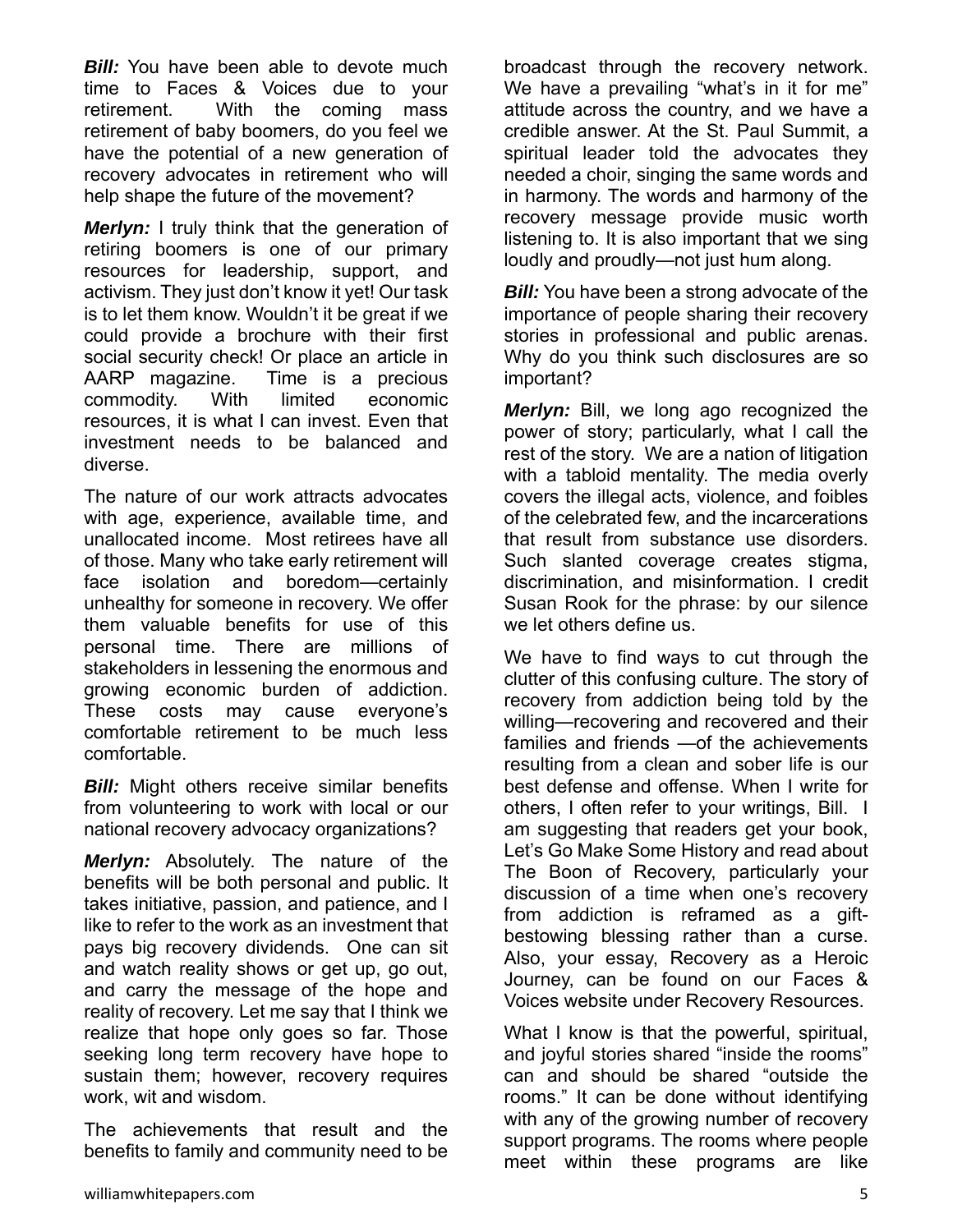cocoons, and few people outside ever get to view the emerging butterflies. Outside the rooms, we often smother the beauty with a cloak of shame and guilt, just quietly going about life, fearful of the shadow of stigma. Walt Kelly's, cartoon character Pogo shared this observation with his animal companions, "We has met the enemy and he is us." The reality of the recovery message, broadly carried, will dispel that idea. But if Pogo's observation is true, we surely have some work to do.

*Bill:* One of the more controversial chapters in the history of the movement has been the issue of anonymity and advocacy. Would you share your thoughts about how discussions of this issue have evolved and what we have learned about it?

*Merlyn:* The matter of anonymity —in AA, it is the spiritual foundation of all the traditions—has been a topic of intense discussion and examination within our organization. Faces & Voices and others have hopefully helped others to learn that there is advocacy with anonymity. A collaborative brochure with that title shows how we can stand up for our rights while honoring the anonymity tradition of our 12– step groups. It is an incredibly important and useful tool in communicating. These brochures are available through our website and you can download a PDF version. Bill, while writing as a "history buff" you said that that Bill Wilson, later in life, spent his time trying to find ways to reach the alcoholic that AA couldn't reach and further to "delve into areas precluded from AA by the traditions."

Today, we recognize there are many paths to recovery. We certainly are still delving into finding ways to encourage and help those willing to stand up and speak up about the reality of recovery. There is much to speak about and many to be spoken to. Johnny Allem, President of the Johnson Institute, said a great deal about this when he spoke at our 2005 Summit. His presentation, This is Where We Stand, is also available on our website. It's recommended reading.

*Bill:* Another area of controversy has been the issue of medication-assisted recovery. How have your views of this issue and your perceptions of other pathways of recovery changed since your advocacy work began?

*Merlyn:* There are many paths to recovery. In Johnny Allem's remarks, one thing he said was, "We should help demonstrate that faith and science meet in powerful ways, to help conquer addiction in our life time." Dr. Nora Volkow, Director of the National Institute on Drug Abuse (NIDA) was another speaker at our 2005 Summit. She was also a major contributor to the HBO Addiction series. From her I learned that though addiction is a chronic disease, the brain has a tremendous ability to recover. In studies, it has been determined that drugs simply shut down the thinking part of the brain. Drugs affect the "stop and go" circuitry.

New medications are giving the brain a chance to stop and think before possibly relapsing. It occurred to me that some programs recommend (or the court orders) that addicts attend 90 meetings in 90 days. That suggests that some time ago, it was realized that it takes time for the thinking part of the brain to recover in order to receive, comprehend, and act on the messages in the twelve-step meetings. Medicallyassisted recovery may shorten the period of confused comprehension, suppress strong cravings, and diminish the chance of relapse. While thinking about this interview I read an article from the Los Angeles Times titled, "Alcoholism Care without Rehab." It talks about new drugs and about primary care physicians becoming involved with brief interventions, counseling, and "office-based" alcohol treatment. Wow. It is obvious this subject will get a lot of attention in the coming months and years. Bill, you published a paper entitled "Methadone and the Anti-Medication Bias in Addiction Treatment." It was helpful to me and could be to others. You did an interview with Lisa Mojer-Torres in this profile series that was also very personal, helpful, and educational. Both your essay and her profile interview are available on our Faces & Voices website. See what a useful site this is.